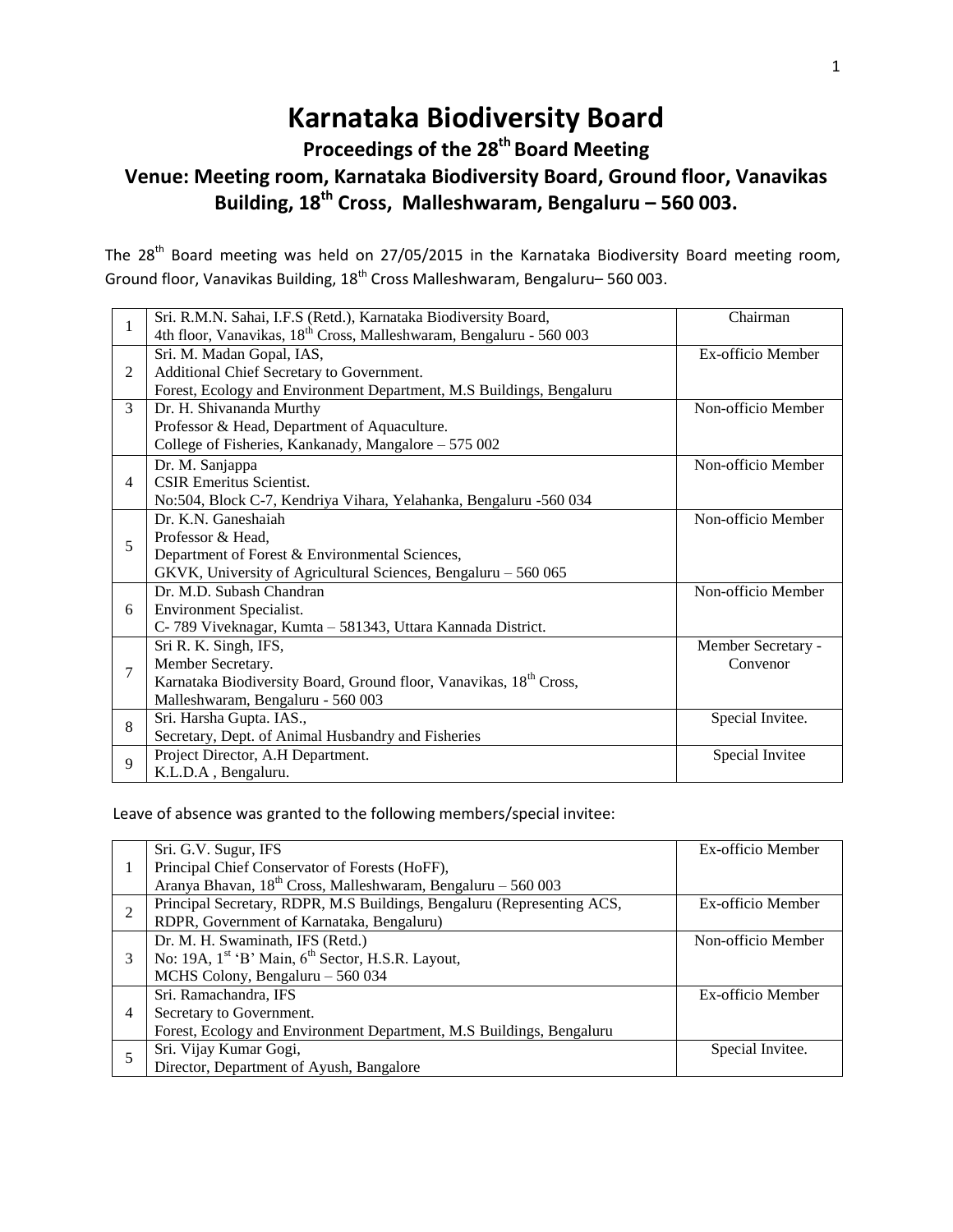The meeting commenced with a formal welcome of the members by the Chairman and the agenda for meeting was taken up for discussion.

## **1.Reading and recording of the proceedings of the 27 th Board meeting:**

The proceedings of the  $27<sup>th</sup>$  Board meeting was communicated to all the members. As no comments were received, the proceedings are hereby adopted.

# **2. Action taken on 27th Board Meeting Proceedings:**

Action taken on proceedings of 27<sup>th</sup> Board meeting as reported in Annexure-II of the agenda was noted by the Board.

#### **3. Technical Staff on Contract:**

#### I. Sanction of Technical Staff by NBA:

National Biodiversity Authority supports the State Biodiversity Board for engaging four contract personnel on outsource basis with a cost of 9.5 lakhs per annum. Member Secretary explained that during 2014-15, NBA had sanctioned Rs. 9.72 lakhs, whereas Rs. 9.5 lakhs is provided for engaging four technical personnel for the current year. Further, there is a need to increase the remuneration to experienced personnel and also on account of increased cost of living. The cost of engaging personnel in different parts of the country also varies as cost of living is not uniform everywhere. The Board noted that this issue is already taken up with NBA and resolved that, in case NBA does not approve of the required additional amount, the fund required in addition to Rs. 9.5 Lakhs for 12 months for four personnel will be supported by the Board subject to an average emolument limit of Rs. 25000 per month per person.

#### II. Rationale for salary structure:

a. Member Secretary explained that the Board has taken up a project on 'Assessment of population status and removal of bioresources from forest with special emphasis on medicinal plants in Karnataka'. In addition to this, as resolved in 26<sup>th</sup> Board meeting, a cell on ABS is to be created subsequent to the regulation on ABS issued by NBA with two Technical Executives headed by a person not below the rank of Deputy Secretary to State Government. The time bound constitution of BMC and preparation of PBRs is another major work, the Board is embarking upon. As a result, the workload in the Board has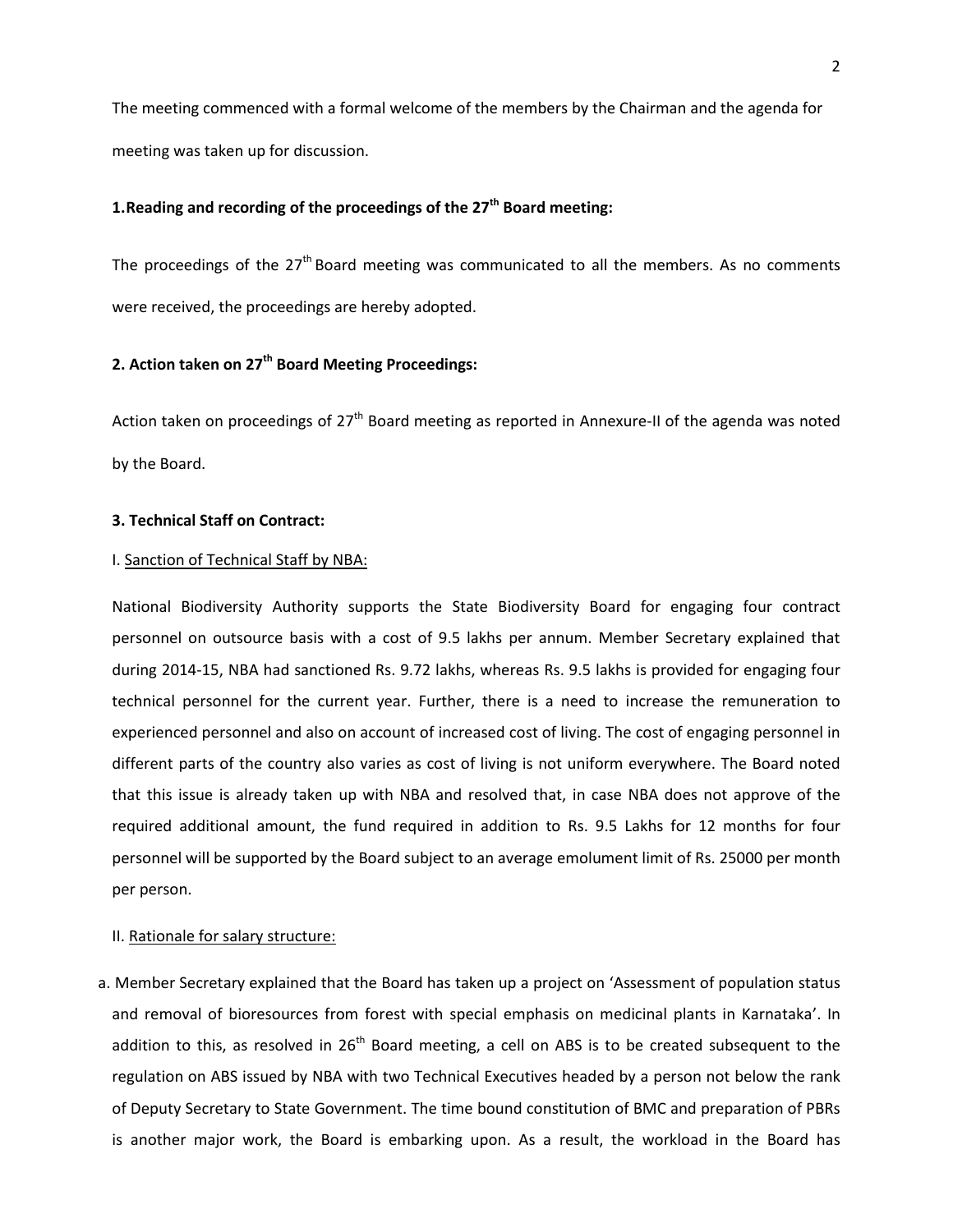increased many-fold. To take up all these activities, competent and experienced Technical Executives are required. The Board noted the fact that the attrition in the Organization is very high and lack of experienced Technical Executives will impact the output of the Board.

b. Additional Chief Secretary, Forest Ecology and Environment (ACS, FEE) suggested that remuneration to the Technical Executives should be increased. However, they should be interviewed by a committee and their performance should be reviewed twice a year which should be reflected in their remuneration at the end of each completed year of service. This was agreed by all members. For the year 2015-16, the Board deliberated the remuneration to be given to staff with a P.G Degree in life sciences and with different years of experience as suggested by the committee constituted by the Member Secretary and resolved to fix the remuneration as noted below.

| Sl. No.       | No. of years of Experience | Remuneration |
|---------------|----------------------------|--------------|
| 1             | Freshers                   | Rs. 20,000/- |
| $\mathcal{P}$ | 1 Year                     | Rs. 22,000/- |
| 3             | 2 Years                    | Rs. 23,500/- |
| 4             | 3 Years                    | Rs. 25,000/- |
| 5             | 4 Years                    | Rs. 26,000/- |

The Board also resolved that those personnel who have cleared NET/JRF may be given corresponding remuneration as fixed by the examining body, provided the candidate gives an undertaking of serving a minimum period of 2 years.

- c. The Board further resolved that a committee to review the performance should be constituted by the Member Secretary and should consist of the following members:
	- 1. Smt. Vanashree Vipin Singh, Conservator of Forest (Working plan) Chairperson
	- 2. Deputy Director, AYUSH, Karnataka Biodiversity Board Member
	- 3. Deputy Director, Agriculture, Karnataka Biodiversity Board Member
	- 4. Assistant Conservator of Forests, Karnataka Biodiversity Board Member-Convenor
- d. Member Secretary informed that a committee consisting of Dr. U V Singh, CEO, KAMPA, Member Secretary, Karnataka Biodiversity Board, Ms. Vanashree Vipin Singh, Conservator of Forests (Working Plan) and Sri Thimmaiah AG, Deputy Director, Agriculture as member, conducts the interview for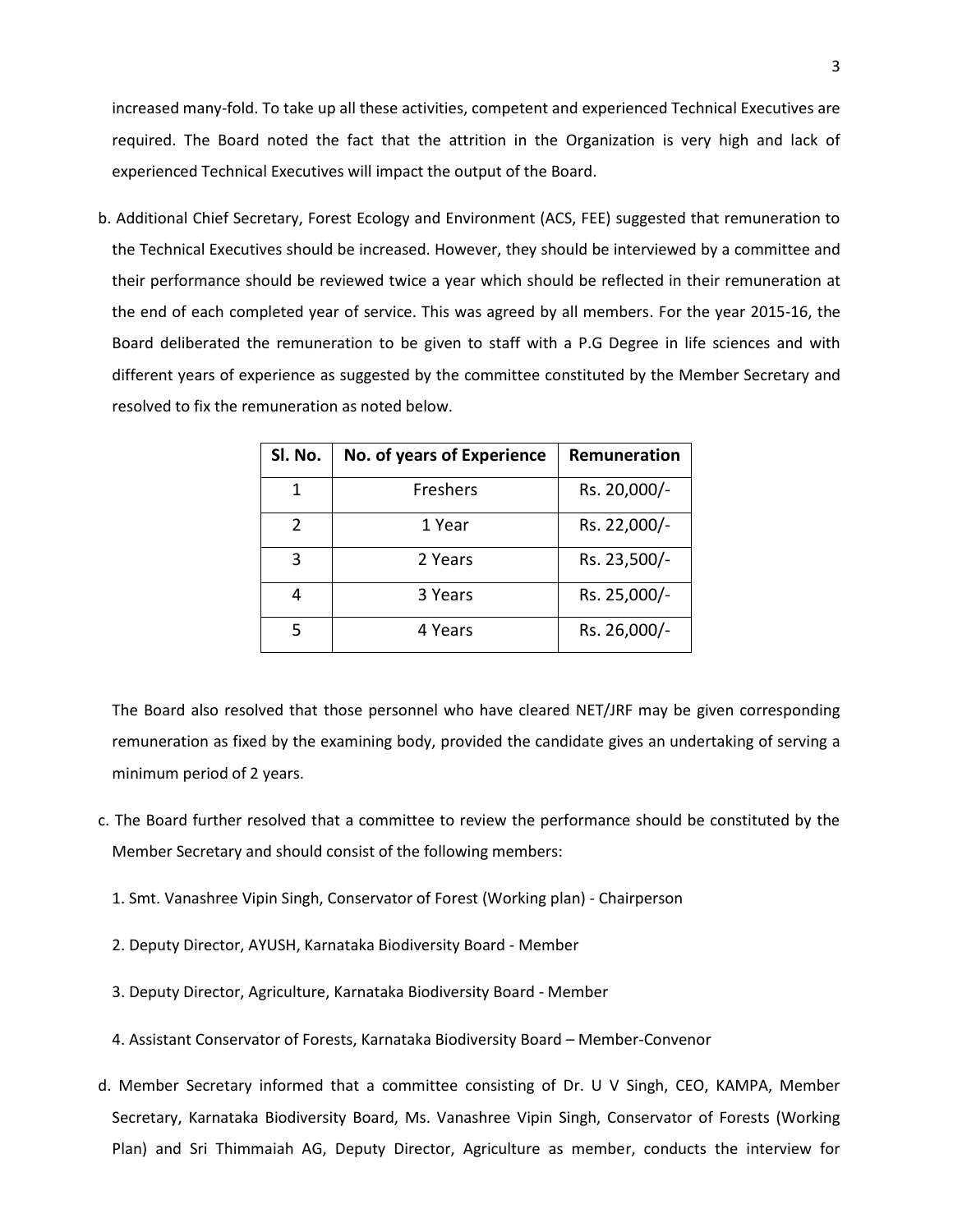selection of required technical staff. He further submitted whether the Board would like to consider a change in the constitution of the committee. After detailed deliberation, the Board resolved to adhere to the same composition of the committee. It was further resolved and the Member Secretary was advised that the emolument of a new entrant should be fixed as per the above scale keeping his/her experience in view. Even a higher remuneration for a particular candidate can be considered if recommended by the selection committee subject to approval of the Board.

#### III. Supporting Staff Salary Enhancement:

The Board discussed about the enhancement of emoluments to the supporting staff and resolved that it should be enhanced to neutralize the increase in dearness (equivalent to DA given by the Govt. of Karnataka in last one year) plus an increment of 3% for each completed year. This should be a general policy for supporting staff till further revision of this policy takes place.

#### IV. Outsourcing the required manpower to KEONICS:

It was submitted to the Board to engage a manpower supply agency to provide all kinds of staff to the Board. KEONICS is a Govt. of Karnataka enterprise and is providing manpower services to various organizations. The matter was deliberated in detail and it was decided to ascertain whether KEONICS is having 4G exemption under KTPP Act. The ACS, FEE suggested to find from other Corporations of the Government who would have engaged some manpower agency. Since they would have already undergone the process of KTPP Act with due diligence in selecting the agency, Karnataka Biodiversity Board can take the services of any one of those manpower agencies selected by Corporations/Departments/KFD. This was agreed to by all the members and advised the Member Secretary to come up with a proposal in the next meeting after ascertaining from other Government Corporations/Departments etc. It was also advised that as an alternative, due procedure may be followed to identify an agency for the Board.

#### **4. Access and Benefit Sharing:**

#### 1. Action taken on Special Agenda:

Special agenda on ABS obligations for access to bioresources for commercial utilization and for biosurvey and bio-utilization for commercial utilization was approved by the Board through circulation. The Board appreciated the timely action of requesting the companies which are using bioresources for commercial purposes to pay for ABS obligation. The Board also noted the status of response from different companies and resolved to approve the deadline of submitting ABS obligation till 30<sup>th</sup> May, 2015. Dr. Ganeshaiah asked as to what should be done if some of the companies fail to pay the ABS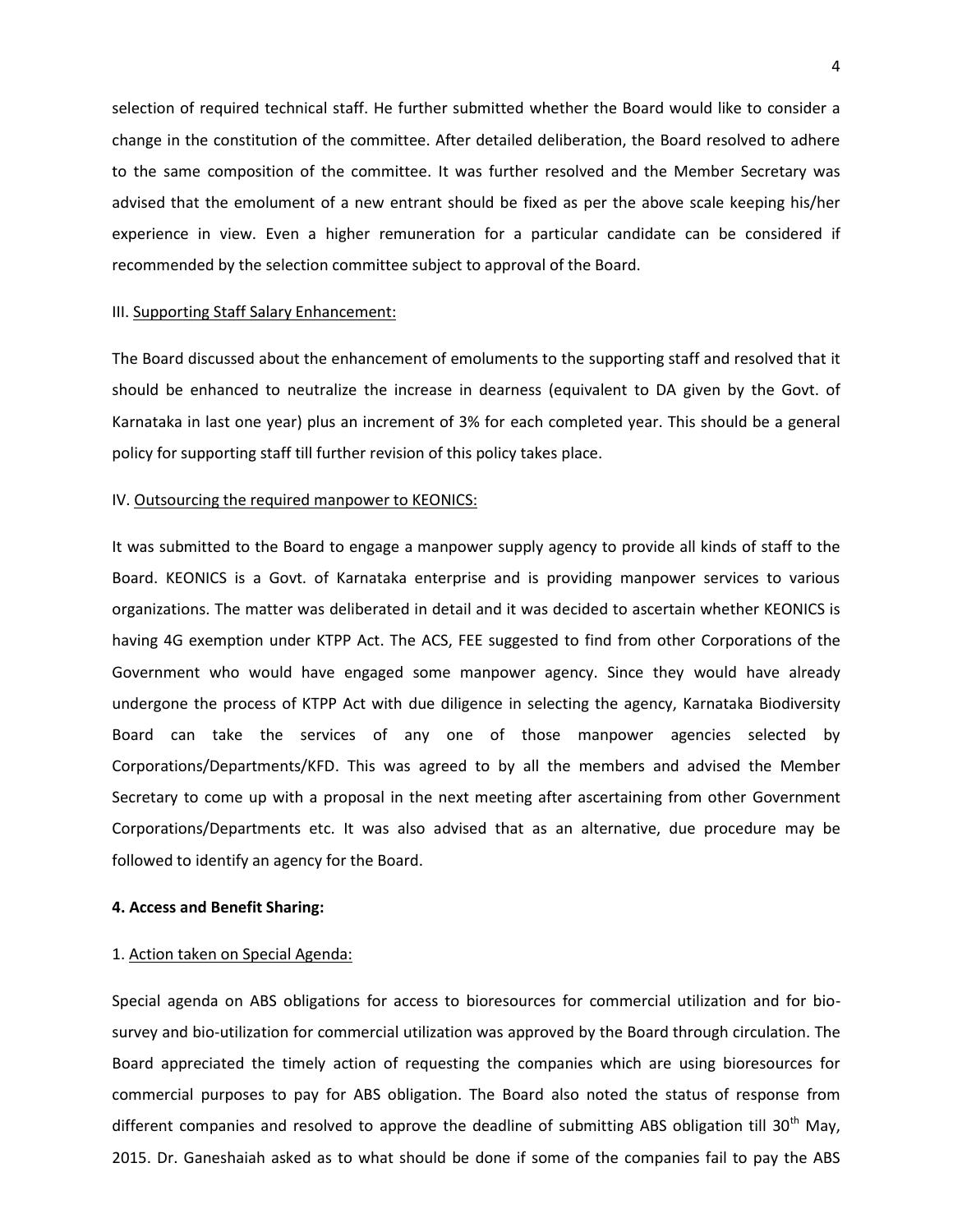obligation. This issue was deliberated in the Board and it was resolved that in spite of persuasion, if a company does not pay the ABS obligation then the penal provisions of the law should be invoked. Member Secretary was authorized to take further needful action in this matter.

#### 2. Signing agreements on ABS:

After detailed deliberation, the Board resolved to approve the draft agreement between the Board and the Bioresource users and further authorized the Member Secretary to sign the agreement on behalf of the Board

#### 3. Collection of fee by Biodiversity Management Committee (BMC):

Member Secretary explained that as per rule 13(XIV), the Board is to recommend, prescribe and modify the collection fee of the BMCs. Though over 4514 BMCs at GP level 103 at TP level and 14 at ZP level are constituted, they are in initial stage of functioning and all BMCs at GP level will be reconstituted after the present Grama Panchayat elections. The Board deliberated the subject at length. A doubt was raised whether the collection fee should be linked with 'Sustainability angle' and 'threat perception' of a species. It was clarified that these angles will be addressed at State Biodiversity Board level. At BMC level, at least to start with, the arrangement should be easy to understand and implement. After detailed deliberations, it was agreed that a simple flat rate for fee collection will be feasible in the present circumstances. The Board resolved to recommend to the BMCs the following fee:

| SI .No | <b>Quantity procured</b> | Fee      |
|--------|--------------------------|----------|
|        | Up to 50 Kg              | Rs. 100  |
| 2      | 50 to 250 Kg             | Rs. 500  |
| 3      | More than 250 Kg         | Rs. 1000 |

#### 4. Access and Benefit Sharing on high economic value Bio-resource:

As per the Regulation 3(3) on ABS issued by NBA - MoEFCC dated 21/11/2014, it is mandatory for successful bidder or purchaser of Biological resources of high economic value such as Sandalwood, Red Sanders etc. and their derivatives to make an upfront payment of not less than 5% on the proceeds of the auction or sale amount as benefit share. The Board deliberated the subject in detail. Dr. Ganeshaiah was of the view that *Nothapodytes nimmoniana* may be one such species to be considered as of a high economic value bioresource. After further detailed deliberations, it was resolved to fix an upfront payment of 5% on the proceeds of auction sale or sale amount for Sandal wood and Red Sanders and to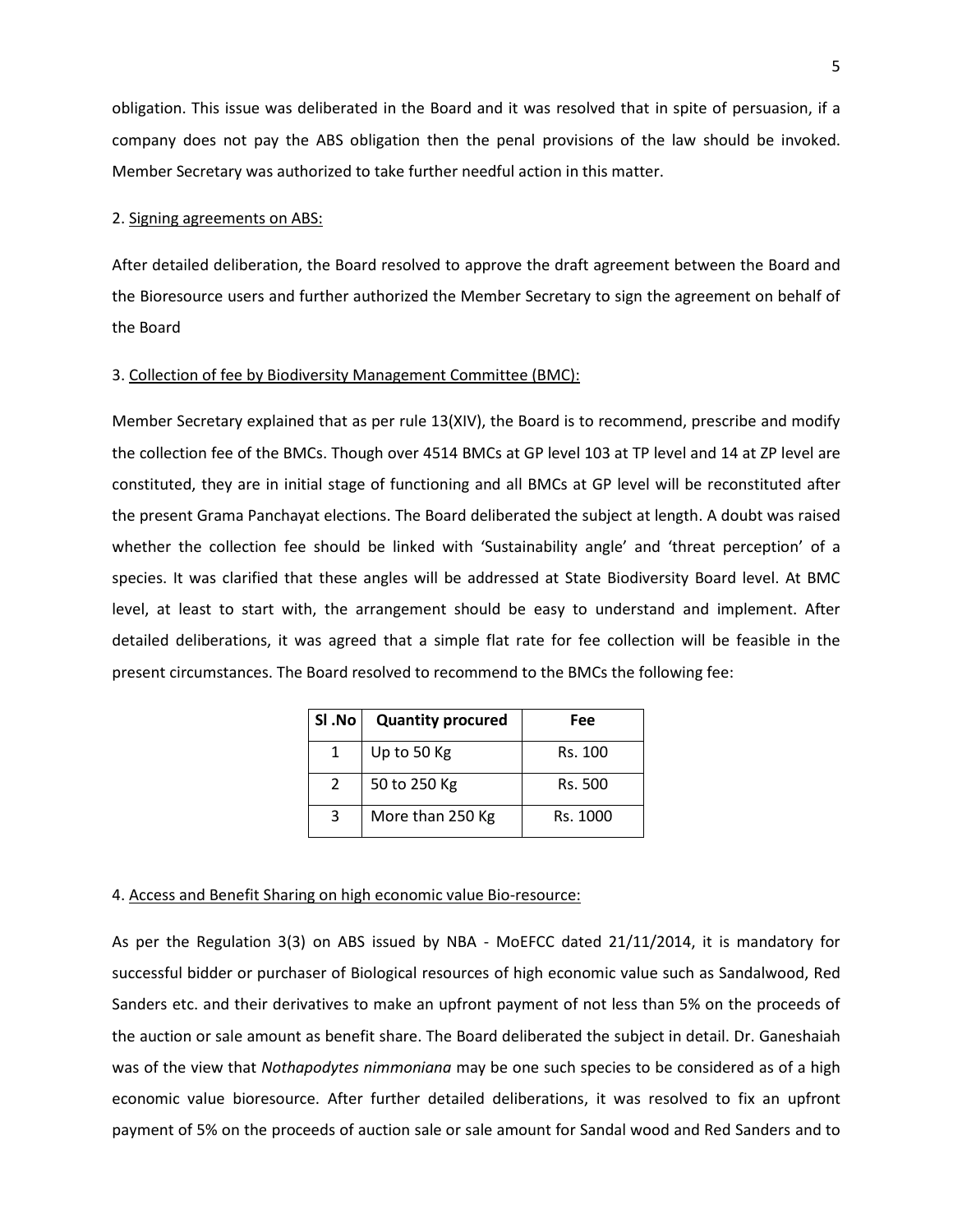request the Forest Department to collect and remit the ABS amount to Karnataka Biodiversity Board before release of the material. The Board further resolved to ask the following Departments to inform about any other Biological resource, which can be considered to be of having high economic value for the purpose of ABS guidelines. The Departments are as follows:

1. Forest Department

- 2. Animal Husbandry and Fisheries Department (AH&F)
- 3. Agriculture Department
- 4. Horticulture Department
- 5. Sericulture Department
- 6. AYUSH Department

#### 5. Access and Benefit Sharing for marine products:

It was submitted before the Board that in implementation of the GEF project, we need to enter into an agreement with two bio-resource users each from Wetland, Agriculture and Forest ecosystems. The process meeting with different companies using Bioresources from these three ecosystems have been held. The ABS obligation for those companies, who are dealing with marine products needs to be finalized as it was done for plant based bioresource users through the OM on ABS dated 27/03/2015. The matter was discussed in detail and it was resolved to fix the ABS obligation to the minimum of the slab of 1% and 3% for trader and manufacturer respectively if they choose to pay ABS obligation on the value of the produce. If they choose to pay the ABS obligation on ex-factory sale of the product, the benefit sharing component will continue to remain between 0.1% to 0.5% as the case may be. It was further resolved to seek opinion from various Departments to suggest the percentage of ABS obligation to be levied on Bioresources dealt in their Departments.

#### **5. Peoples Biodiversity Registers (PBRs) status:**

1. As resolved in its 25<sup>th</sup> meeting, the Board noted the progress of preparation of Peoples Biodiversity Registers and the difficulty in getting the cooperation and services from Professors/Lecturers and students of Bioscience Departments, Universities and Institutions and Colleges. After detailed deliberation the Board approved the involvement of Ph.D/enrolled Ph.D research scholars as Coordinators for assisting in writing the PBRs and asked the Member Secretary to explore the possibility of getting suitable assistance from other competent personnel from different types of Institutions.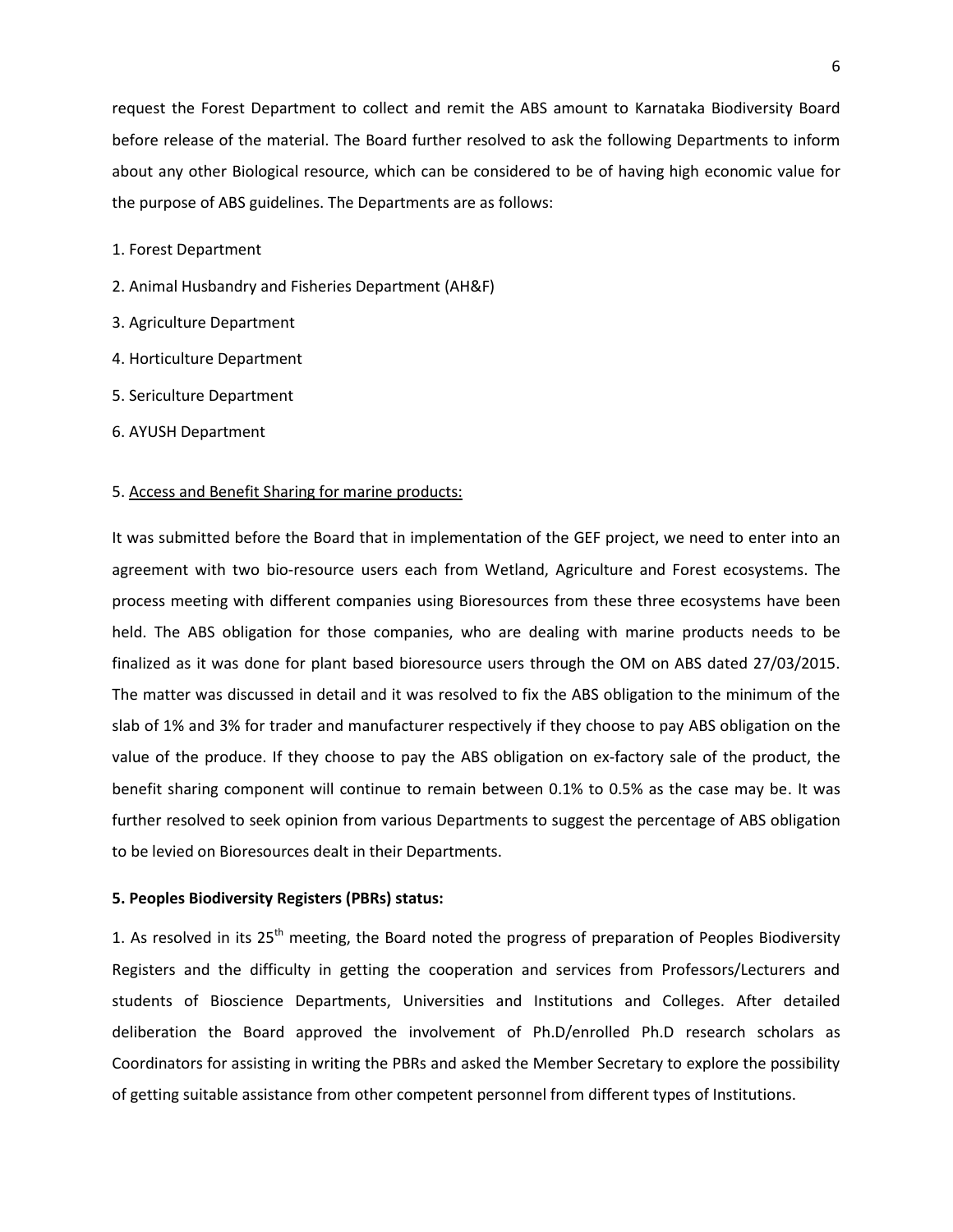2. The Member Secretary submitted the Datasheet of expenses on preparation of PBRs at taluk level under UNEP-GEF-MoEF&CC project which is Rs. 55000 against an upper limit of Rs. 150000 sanctioned by the NBA. He explained that the Board has resolved to adopt a methodology of preparation of PBRs based on Agro-climatic zones. As the Master checklist for the preparation of PBRs for each Agro-climatic zone is already prepared, the whole process of writing PBRs becomes economical, and that is how Rs. 55000 is required for completion of the PBR. The Board deliberated on the subject in detail and found that the honorarium to resource persons for conducting training and for the professor/lecturers/enrolled Ph.D scholars (Coordinators) is less. After detailed discussion, the Board resolved to approve the data sheet as per the Annexure of these proceedings with powers to the Member Secretary to incur expenditure up to 20% over and above the approved rates in special circumstances to be recorded in writing.

## **6. Project on medicinal plant – Assessment of population status and removal of bioresources from forest with special emphasis on medicinal plants in Karnataka.**

The Member Secretary presented the status of implementation of the project on "Assessment of population status and removal of bioresources from forest with special emphasis on medicinal plants in Karnataka" and explained that the datasheet for cost of the project is included in the approved project. It provides Rs. 7.2 lakh per division for data collection and processing. The field work in Honnavar, Haliyal, Karwar and Virajpet forest divisions and Bannerughatta wildlife division is completed. During the field work, it was felt that since the cost proposed in the project was an estimation and general in nature, taking into account the field problems and implementation difficulties, there need to be a different expense schedule for each division and hence, the cost norm on different items will vary for each division. Further, some new expenditure items may arise and need to be met with. After detailed deliberation on the subject, the Board resolved to authorize the Member Secretary to incur/spend as per the requirement within overall budget of Rs. 7.2 Lakhs for each division. A committee consisting of the Board officials will examine the situations as and when it arises and proposes the expenditure to the Member Secretary for approval. The committee will consist of (i) Deputy Director, AYUSH, Karnataka Biodiversity Board as Chairperson (ii) Deputy Director, Agriculture, Karnataka Biodiversity Board as a member and (iii) Assistant Conservator of Forests, Karnataka Biodiversity Board as Member-Convenor.

#### **7. GEF Project status:**

Member Secretary submitted the status of the GEF project and informed that the sanction of the project was intimated in July, 2014. However, after completion of initial process of recruitment etc., the project could start in the month of September, 2014. Meanwhile, fieldwork during last few days could not be taken up because the Code of Conduct (CC) is in force due to elections for local bodies, and hence the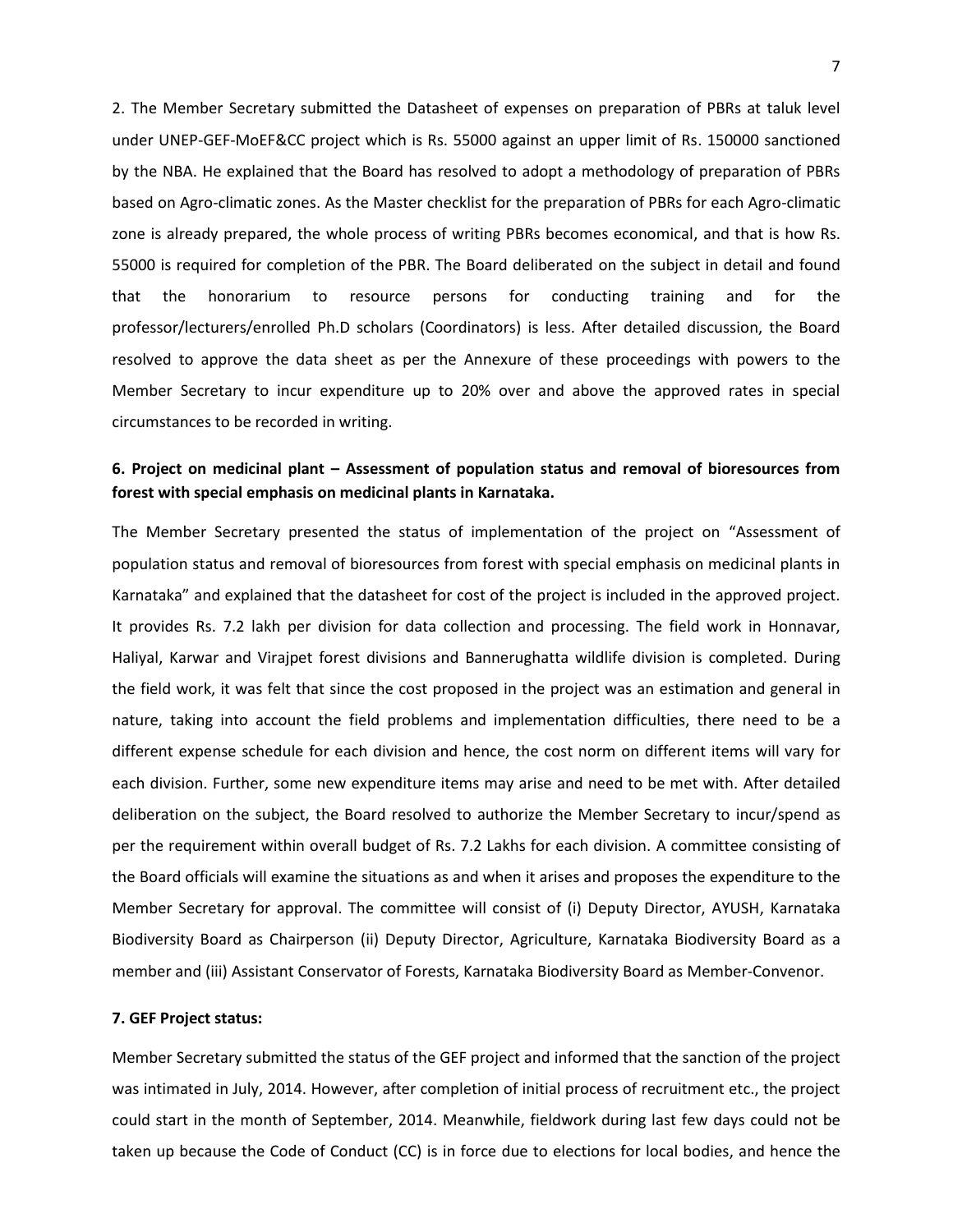project needs to be extended by atleast 4 months to achieve its targets and objectives. After a detailed deliberation, the Board resolved to recommend the NBA to extend the project by 4 months and authorized the Member Secretary to take up correspondence in this regard.

#### **8. Budget and Accounts:**

(i) The Board noted the audited account for the year 2013-14 submitted by the Accountant General (AG) and approved the same.

(ii) The Board noted the expenditure for the year 2014-15 and approved the same.

(iii) The Board noted the action taken of reappropriation of Budget for 2014-15 and approved the same.

(iv) The Board noted the budget estimate for the year 2015-16 for Rs. 3.64 Crore and approved the same.

#### **9. Committee on animal husbandry:**

The Member Secretary informed that a committee is constituted under chairmanship of Secretary (AH&F) to regulate the activities of animal husbandry, including artificial inseminations in animals and semen stations. He requested the Secretary (AH&F) to present the related issues of regulating artificial insemination (AI). The Secretary (AH&F) explained the need for special intervention to protect the local animal germplasm. He further suggested that since, there are large number of registered agencies/persons engaged in AI, which needs to be monitored, power to regulate the implementation of guidelines may be delegated to the Commissioner, AH&F. After detailed deliberations, the Board resolved that guidelines to regulate the Bovine Breeding centers and proposal for delegation of power to regulate under section-16 of Biological Diversity Act, 2002 to Commissioner, AH&F should be submitted in the next Board meeting. The Secretary( AH&F) was also requested that besides regulating AI, he should mainstream the entire genetic conservation concern in his departmental programmes and submit a proposal in the next Board meeting, if anything was required from KBB.

# **10. Declaration of Eco-Park – Sri Lakshmikantha Swamy, Medicinal Eco-park, Devaragudda (Sri Giri), Padmanabhanagara, Bengaluru as Heritage site.**

I. The Member Secretary explained that The Secretary (Ecology and Environment) has forwarded a letter from Sri G Ashwatha Narayan, who had requested to declare Sri Lakshmikantha Swamy, Medicinal Ecopark, Devaragudda (Sri Giri), Padmanabhanagara, Bengaluru as Biodiversity Heritage site. After detailed deliberation, the Board reaffirmed its resolution of 21<sup>st</sup> Board meeting and resolved that Board will not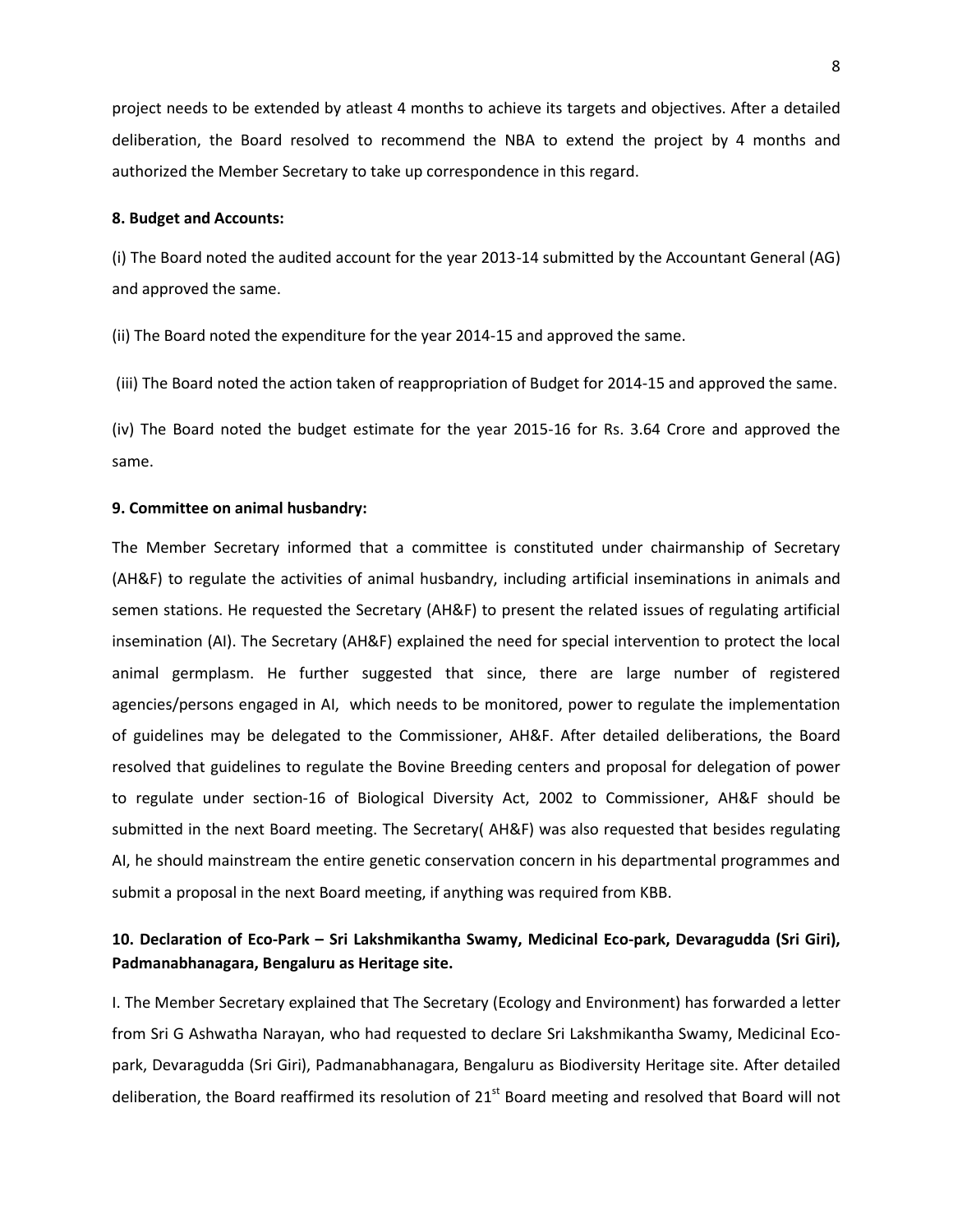consider small extent of land which is having limited Biodiversity to be declared as BHS and all precautions must be taken to ensure that private interests do not creep in.

II. Board noted the action taken by the Member Secretary.

#### **11. Project for establishment of Herbarium and Botanical museum at Pilikula Nisargadhama.**

It was submitted before the Board that a project on establishment of 'Herbarium and Botanical Museum at Pilikula Nisargadhama' was sanctioned for a duration of 5 years which is coming to an end in December, 2015. The project could not start well in first two years and as a result they could take up the work up to Rs. 62 Lakhs (inclusive of Rs. 1.8 Lakh interest) against a total sanction of Rs. 120 Lakhs. The Executive Director, Dr. Shivaram Karanth, Pilikula Nisargadhama, Mangaluru vide his letter dated 6<sup>th</sup> May, 2015 requested to extend the project for two more years. After detailed deliberations, the Board resolved to extend the project for two more years i.e., 2016-17 and 2017-18 for a total outlay of Rs. 120 Lakhs including interest and release the unspent amount in next two consecutive financial years.

#### **12. Contribution to NPS account of working employee in KBB:**

After detailed discussion, the Board resolved to make good the loss of interest to the Deputy Director, (Agriculture) to the extent which he could have received if working in the Agriculture Department.

#### **13. Compulsory training programme for Officers from Indian Forest Service:**

The Board noted the action taken with appreciation.

#### **14. Conservation of Rocky Shores of Dhareshwara:**

The Board noted the action taken in addressing the Deputy Commissioner, Karwar for conservation of Rocky Shores of Dhareshwara. The Board also resolved to bring the matter to the notice of the State Coastal Zone Authority and seek their appropriate directions in the matter.

#### **15. Any other subject with the permission of the chair:**

#### i. Co-opted members:

Looking into the sensitivity of the subject as explained by the Secretary (AH&F) and also to mainstream the conservation concern in the Department itself, the Board unanimously resolved to nominate the Secretary (AH&F) as co-opted member of the Board. The Secretary (AH&F) also consented for the same and agreed to attend the meetings of the Board.